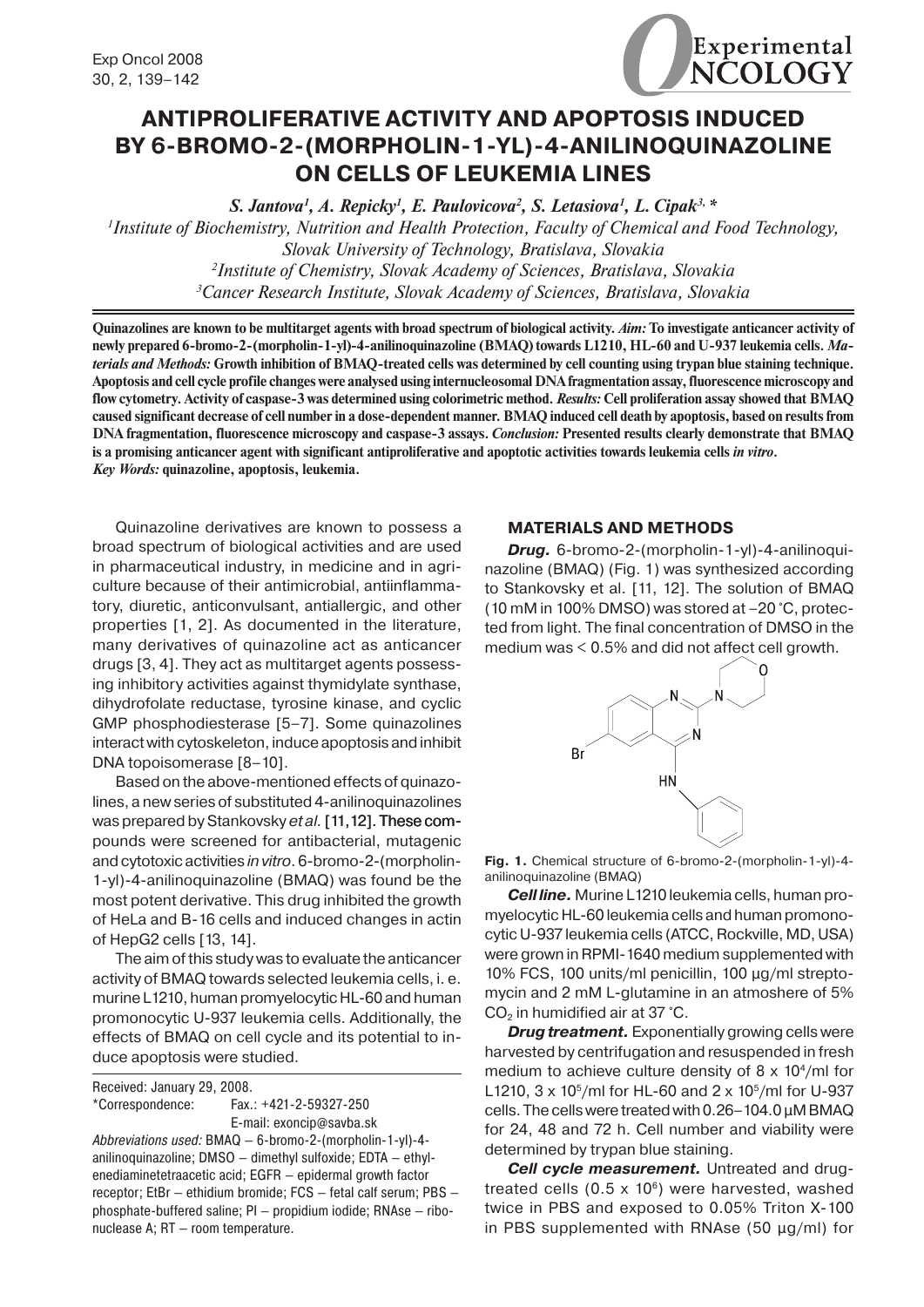25 min at 37 °C. Afterwards, DNA was stained by PI (50 μg/ml) for 15 min at 4 °C. Samples were analyzed by a Beckman-Coulter FC 500 flow cytometer (Beckman Coulter Inc, Fullerton, California, USA) with the use of DNA Cell Cycle Analysis Software distributed by Phoenix Flow Systems — MultiCycle AV for Windows. A minimum of 10000 cells per sample were analyzed at a flow rate of 200 cells/s.

*Analysis of apoptotic DNA fragmentation.* Untreated and drug-treated cells (1  $\times$  10 $^{\rm 6})$  were harvested, washed in PBS and lysed with 100 µl of solution (10 mM Tris,10 mM EDTA,0.5% Triton X-100) supplemented with proteinase K (1 mg/ml). Samples were incubated at 37 °C for 1 h and heated at 70 °C for 10 min. Following lysis, RNAse ( $200 \mu g/ml$ ) was added and repeated incubation at 37 °C for 1 h followed. The samples were subjected to electrophoresis at 40 V for 3 h in 1.3% (w/v) agarose gel complemented with EtBr (1μg/ml). Separated DNA fragments were visualized using UV transilluminator.

*Fluorescence microscopy.* Untreated and drugtreated cells were resuspended in 1 ml of fresh medium and 40 µl of Hoechst 33 258 (1 µg/ml) and 15 µl of Pl (5 µg/ml) were added. Cell suspension was incubated for 30 min at RT. Cells were centrifuged, resuspended in 40 µl of fresh medium and monitored by fluorescence microscopy (Zeiss Jenalumar, Jena, Germany).

*Caspase-3 activity assay.* Cells were treated with vehicle (DMSO) or 104 µM BMAQ for 24 h. Cell lysates were prepared and caspase-3 activity was measured according to the manufacturer`s protocol (CaspACE™ Assay System Colorimetric, Promega Corporation, USA). Briefly, an equal amount of cell lysate proteins (adjusted to 10 µl with lysate buffer) was added to the reaction mixtures containing colorimetric substrate peptide specific for caspase-3 (Ac-DEVD-pNA). The plate was incubated in the dark for 24 h at 37 °C. Absorbance at 405 nm was determined using microplate reader (Humareader, Wiesbaden, SRN). Protein concentration was determined by Lowry method [15].

## **RESULTS**

*BMAQ inhibits growth and induces cell cycle profile changes.* Proliferation of L1210, HL-60 and U-937 leukemia cells exposed to 0.26–104 µM of 6-bromo- 2-(morpholin-1-yl)-4-anilinoquinazoline (BMAQ) was monitored within 24, 48 and 72 h. As shown in Table 1, BMAQ induced concentration- and time-dependent inhibition of cell proliferation. After 24 h of treatment, the highest tested concentration of BMAQ (104 µM) completely inhibited cell division and after 72 h, part of cell population degenerated. Assessment of cytoplasmic membrane integrity by trypan blue staining revealed that BMAQ did not affect the membrane integrity of leukemia cells significantly (data not shown).

As antiproliferative activity of anticancer drugs is connected with cell cycle arrest, in the next experiments we checked the cell cycle profile of BMAQ-treated leukemia cells. As presented in Table 2, BMAQ induced G<sub>2</sub>/M cell cycle arrest of L1210(*P* < 0.05) and HL-60 cells. U-937 cells were found to be arrested in  $G_0/G_1$  phase ( $P < 0.05$ ).

*BMAQ induces apoptosis of leukemia cells.* To evaluate the type of cell death induced by BMAQ, we analyzed the cells treated with BMAQ for markers related to programmed cell death. As shown in Fig. 2, 104 µM BMAQ induced significant apoptosis represented by typical patern of internucleosomal DNA fragmentation. The double staining of treated cells by Hoechst and PI revealed the apoptotic bodies formation in treated leukemia cells (Fig. 3). Additionally, the activation of caspase-3 was confirmed by colorimetric assay (*P* < 0.01)



**Fig. 2.** Electrophoretic analysis of internucleosomal DNA fragmentation of A: L1210, B: HL-60 and C: U-937 leukemia cells treated with 6-bromo-2-(morpholin-1-yl)-4-anilinoquinazoline (BMAQ) for 24 h. Pt =  $6.0 \mu$ M cisplatin. Figure is representative of three independent experiments<br>L1210 HL-60



**Fig. 3.** Detection of apoptotic body formation in L1210, HL-60 and U-937 leukemia cells treated with 104.0 µM of 6-bromo- 2-(morpholin-1-yl)-4-anilinoquinazoline (BMAQ) for 24 h by fluorescent microscopy (magnification = 600 X)



**Fig. 4.** Activity of caspase-3 after 24 h treatment of leukemia cells with the 104.0  $\mu$ M of 6-bromo-2-(morpholin-1-yl)-4-anilinoquinazoline (BMAQ). Pt =  $6 \mu$ M cisplatine. Data represent mean values  $\pm$  s. d. of three independent experiments \**P* < 0.01, \*\**P* < 0.001.

#### **DISCUSSION**

Recently we have synthetized a series of substituted 4-anilinoquinazolines. Some of these compounds showed biological activities towards bacteria and cancer cells [13, 14]. Although 6-bromo-2-(morpholin-1-yl)-4-anilinoquinazoline (BMAQ) did not possess antibacterial activities, this derivative manifested significant antiproliferative activity towards HeLa, B-16 and HepG2 cells [14].

In this study, we monitored the anticancer activity of BMAQ towards murine L1210, human promyelocytic HL-60 and human promonocytic U-937 leukemia cells. We found that BMAQ inhibits proliferation of all tested leuke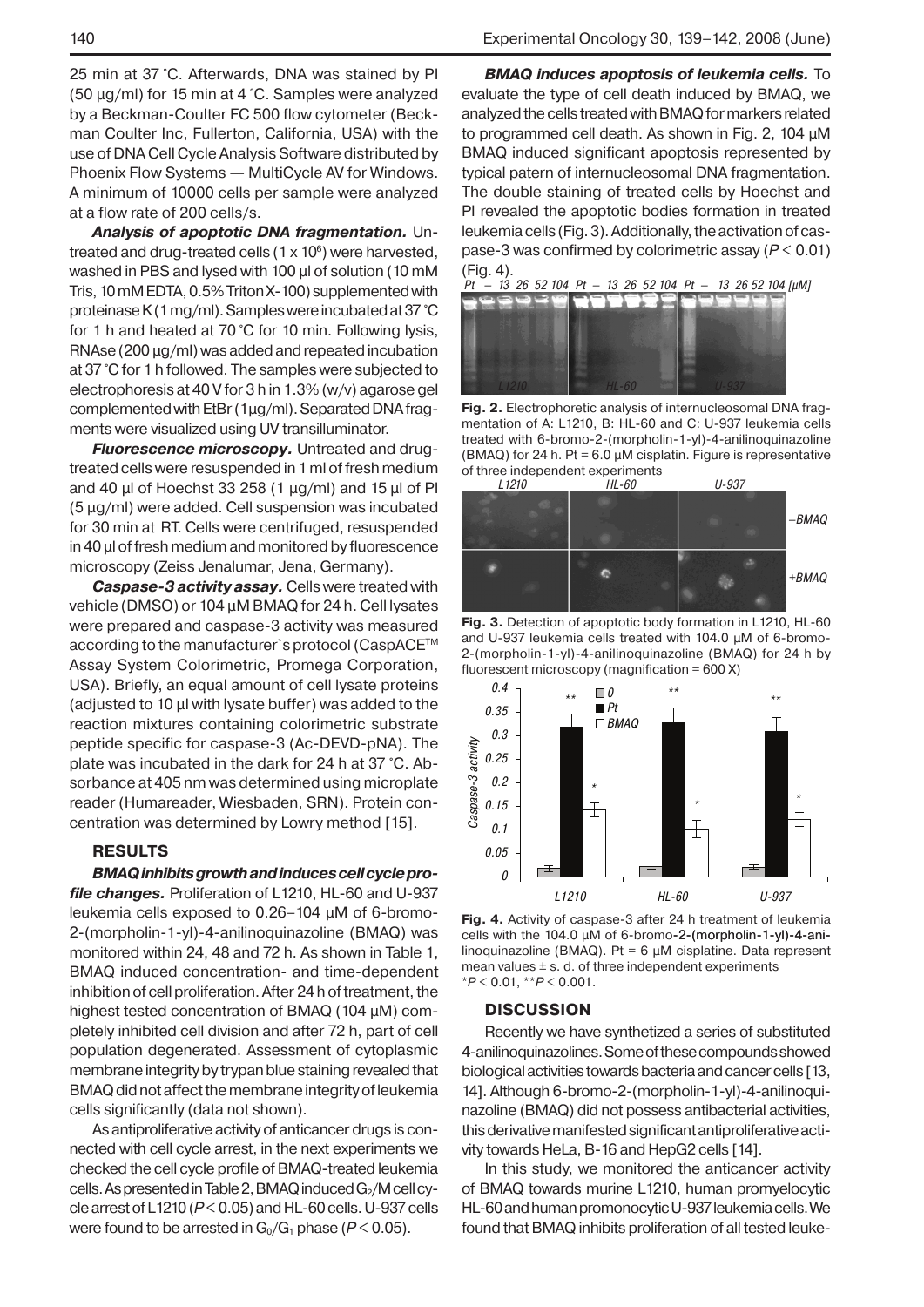mia cells in time- and concentration- dependent manner (see Table 1). This finding is consistent with our previous observation that BMAQ can significantly reduced the growth of HeLa, B-16 and HepG2 cells [14]. The fact that antiproliferative activities of anticancer drugs is connected with cell cycle changes prompted us to analyze the cell cycle profile of BMAQ-treated leukemia cells. We found that cell treated with the drug are arrested in  $G<sub>2</sub>/M$  phase (L1210 and HL-60 cells) or in  $G_0/G_1$  phase (U-937 cells) (see Table 2). Although we do not know reason for different effects of BMAQ on cell cycle profile of leukemia cells, it is likely that the differences in cell cycle perturbation are due to differences in responce of particular leukemia cells to this drug. The experiments elucidating the effects of BMAQ on cell cycle regulatory proteins (e. g. cyclins and cyclin-dependent kinases) are currently in progress.

**Table 1.** The values of  $IC_{50}$  and  $IC_{100}$  of 6-bromo-2-(morpholin-1-yl)-4anilinoquinazoline (BMAQ) towards L1210, HL-60 and U-937 cells after 24, 48 and 72 h treatment

| 24 h |                   | 48 h      |                                                                                              |           |                   |
|------|-------------------|-----------|----------------------------------------------------------------------------------------------|-----------|-------------------|
|      | IC <sub>100</sub> | $IC_{50}$ | IC <sub>100</sub>                                                                            | $IC_{50}$ | IC <sub>100</sub> |
|      |                   |           | L1210 $35.8 \pm 1.4$ > 104.0 $13.3 \pm 0.5$ 104.0 $\pm 1.6$ 10.9 $\pm 0.7$ 104.0 $\pm 1.2$   |           |                   |
|      |                   |           | HL-60 $47.1 \pm 2.8$ > 104.0 $15.3 \pm 0.9$ > 104.0 $13.8 \pm 0.8$ 104.0 $\pm 1.8$           |           |                   |
|      |                   |           | $U-937$ 37.7 $\pm$ 1.9 > 104.0 13.7 $\pm$ 0.8 104.0 $\pm$ 1.7 12.0 $\pm$ 0.8 104.0 $\pm$ 1.9 |           |                   |

*Note.* Data represent mean values  $\pm$  s. d. ( $\mu$ M) of three independent experiments.

**Table 2.** Cell cycle analysis of L1210, HL-60 and U-937 leukemia cells treated with 6-bromo-2-(morpholin-1-yl)-4-anilinoquinazoline (BMAQ) for 24 h

| $\frac{1}{2}$ and $\frac{1}{2}$ and $\frac{1}{2}$ and $\frac{1}{2}$ and $\frac{1}{2}$ and $\frac{1}{2}$ and $\frac{1}{2}$ and $\frac{1}{2}$ and $\frac{1}{2}$ and $\frac{1}{2}$ |                  |                               |                  |                   |  |  |  |
|---------------------------------------------------------------------------------------------------------------------------------------------------------------------------------|------------------|-------------------------------|------------------|-------------------|--|--|--|
|                                                                                                                                                                                 | <b>BMAQ [µM]</b> | $G_0/G_1$                     | S                | $G_2/M$           |  |  |  |
| L1210                                                                                                                                                                           | 0                | $44.08 \pm 4.26$              | $50.40 \pm 4.84$ | $5.53 \pm 0.47$   |  |  |  |
|                                                                                                                                                                                 | 13.0             | $38.37 \pm 3.75$              | $52.29 \pm 4.97$ | $9.34 \pm 0.76$   |  |  |  |
|                                                                                                                                                                                 | 26.0             | $38.71 \pm 3.74$              | $51.63 \pm 4.87$ | $9.65 \pm 0.83$   |  |  |  |
|                                                                                                                                                                                 | 52.0             | $35.39 \pm 3.47*$             | $54.10 \pm 5.17$ | $10.51 \pm 0.97*$ |  |  |  |
| <b>HL-60</b>                                                                                                                                                                    | 0                | $49.86 \pm 3.47$              | $38.83 \pm 3.51$ | $11.31 \pm 0.95$  |  |  |  |
|                                                                                                                                                                                 | 13.0             | $46.08 \pm 3.98$              | $39.64 \pm 3.02$ | $14.28 \pm 0.98$  |  |  |  |
|                                                                                                                                                                                 | 26.0             | $47.58 \pm 4.00$              | $39.29 \pm 3.24$ | $13.13 \pm 1.00$  |  |  |  |
|                                                                                                                                                                                 | 52.0             | $46.38 \pm 4.10$              | $39.37 \pm 2.95$ | $14.25 \pm 1.23$  |  |  |  |
| U-937                                                                                                                                                                           | 0                | $43.19 \pm 4.21$              | $41.71 \pm 3.86$ | $15.10 \pm 1.16$  |  |  |  |
|                                                                                                                                                                                 | 13.0             | $52.90 \pm 4.68^*$            | $41.44 \pm 3.97$ | $5.66 \pm 0.41*$  |  |  |  |
|                                                                                                                                                                                 | 26.0             | $55.78 \pm 4.95$ <sup>*</sup> | $40.13 \pm 3.78$ | $4.10 \pm 0.26*$  |  |  |  |
|                                                                                                                                                                                 | 52.0             | $57.47 \pm 5.01*$             | $35.73 \pm 2.98$ | $6.81 \pm 0.51^*$ |  |  |  |

*Note.* Data represent mean values  $\pm$  s.d. of three independent experiments. \**P* < 0.05.

Numerous studies have demonstrated that apoptosis may be involved in cell death induced by different chemotherapeutic agents. Apoptosis can be executed through two basic signalling pathways: one is mediated by death receptors on the cell surface and the other is mediated by mitochondria [16, 17]. Accumulating evidence reveals that the efficacy of antitumor agents is related to the intrinsic propensity of the tumor cells to respond to particular agents by apoptosis. Therefore, in the next experiments we analysed BMAQ-treated leukemia cells for apoptotic DNA fragmentation, apoptotic bodies formation and activation of caspase-3. We found that all leukemia cells treated with BMAQ are presenting typical apoptotic markers, as internucleosomal DNA fragmentation (see Fig. 2), apoptotic bodies formation (cells had undamaged cytoplasmic membrane) (see Fig. 3) and activation of caspase-3(see Fig. 4). Our findings are consistent with previous studies demonstrating the ability of some quinazoline derivatives to induce changes in cell cycle profile and to induce apoptosis [3–7, 14].

In summary, we can conclude that BMAQ possesses significant antiproliferative activity and is potent inducer of programmed cell death in leukemia cells.

#### **ACKNOWLEDGEMENTS**

This work was supported by the Grant Agency for Science Research of the Ministry of Education of the Slovak Republic, VEGA number 1/1173/04 and Technology Assistance Agency under the contract No. APVT 20-007304.

### **REFERENCES**

1. **Abdel-Rahman TM.** Synthesis of some new biologically active 2,3-disubstituted quinazolin-4-ones. Boll Chim Farm 1998; **137**: 43–7.

2. **Kornet MJ.** Synthesis and anticonvulsant activity of 3-alkyl-3,4-dihydro-2(1H)-quinazolinones. J Heterocyclic Chem 1992; **29**: 103–5.

3. **Jantova S, Letasiova S, Repicky A,** *et al.* The effect of 3-(5-nitro-2-thienyl)-9-chloro-5-morpholin-4-yl-[1,2,4] triazolo[4,3-c]quinazoline on cell growth, cell cycle, induction of DNA fragmentation, and activity of caspase in murine leukemia L1210 cells and fibroblast NIH-3T3 cells. Cell Biochem Funct 2006; **24**: 519–30.

4. **Cipak L, Repicky A, Jantova S.** Growth inhibition and apoptosis induced by 2-phenoxymethyl-3H-quinazolin-4-one in HL-60 leukemia cells. Exp Oncol 2007; **29**: 13–7.

5. **Tonkinson JL, Marder P, Andis SL,** *et al.*Cell cycle effects of antifolate antimetabolites: implications for cytotoxicity and cytostatis. Cancer Chemother Pharmacol 1997; **39**: 521–31.

6. **Takemura Y, Jackman A.** Folate-based thymidylate synthase inhibitors in cancer chemotherapy. Anti-Cancer Drugs 1997; **8**: 3–16.

7. **Al-Rashood ST, Aboldahab IA, Nagi MN,** *et al.* Synthesis, dihydrofolate reductase inhibition, antitumor testing, and molecular modeling study of some new 4(3H)-quinazolinone analogs. Bioorg Med Chem 2006; **14**: 8608–21.

8. **Hamel E, Lin CM, Plowman J,** *et al.*Antitumour 2,3-dihydro-2-(aryl)-4(1H)-quinazolinone derivatives. Interactions with tubulin. Biochem Pharmacol 1996; **51**: 53–9.

9. **Huang S, Armstrong EA, Benavente S,** *et al.* Dual-agent molecular targeting of the epidermal growth factor receptor (EGFR): combining anti-EGFR antibody with tyrosine kinase inhibitor. Cancer Res 2004; **64**: 5355–62.

10. **Holden SA, Teicher BA, Robinson MF,** *et al.*Antifolates can potentiate topoisomerase II inhibitors in vitro and in vivo. Cancer Chemother 1995; **36**: 165–71.

11. **Stankovsky S, Martvon A.** Synthesis of substituted 4-anilinoquinazolines. Coll Czech Chem Comm 1979; **45**: 1079–85.

12. **Stankovsky S, Mrazova D.** Preparation of substituted 2-phenyl-4-anilinoquinazolines through imidoylcarbodiimides. Chem Papers 1983; **38**: 549–55.

13. **Gottasova R, Kubikova J, Cipak L.** Antibacterial effect of some 2,6-disubstituted 4-anilinoquinazolines. Folia Microbiol 1998; **43**: 679–82.

14. **Jantova S, Urbancikova M, Maliar T,** *et al.* Biological activity of some 4-anilinoquinazolines: cytotoxic, genotoxic and antiprotease effects, induction of necrosis and changes of actin cytoskeleton. Neoplasma 2001; **48**: 52–60.

15. **Lowry OH, Rosebrough NJ, Farr AL, Randal RJ.**  Protein measurement with the Folin phenol reagent. J Biol Chem 1951; **143**: 265.

16. **Pfeiler G, Horn F, Lattrich C,** *et al***.** Apoptotic effects of signal transduction inhibitors on human tumor cells with different PTEN expression. Oncol Rep 2007; **18**: 1305–9.

17. **Philchenkov A.** Caspases: potential targets for regulating cell death. J Cell Mol Med 2004; **8**: 432–44.